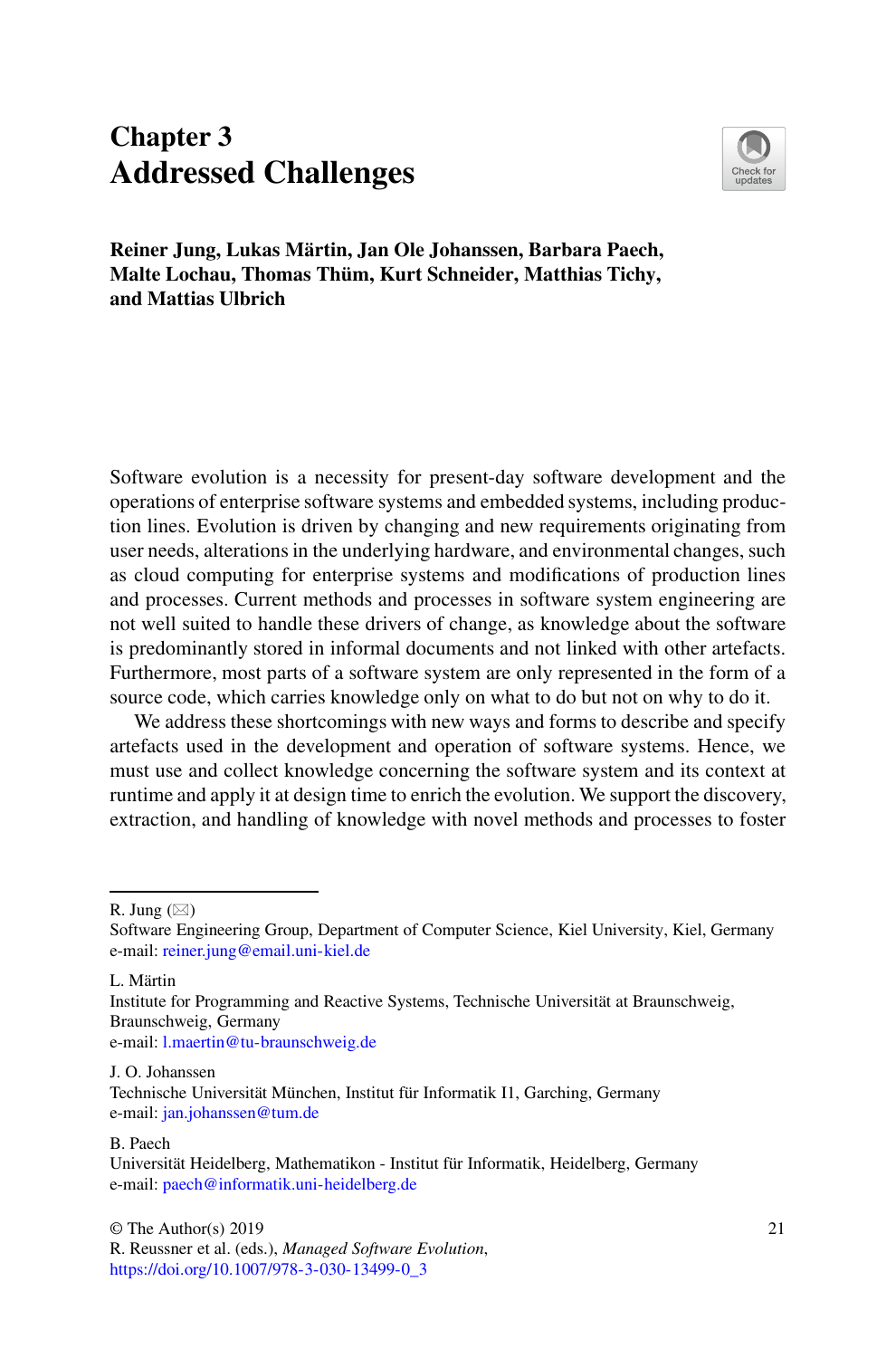evolution and make it more reliable and the software maintainable, performant, and secure. To enable these methods and processes, we provide and use new platforms and environments.

During our research, we assessed our methods and processes with two case studies based on the Common Component Modeling Example (CoCoME), resembling a software system for a supermarket chain, and the extended Pick and Place Unit (xPPU), illustrating an industrial plant automation system. CoCoME, which is introduced in Sect. 4.2, includes a fast set of evolution scenarios for the enterprise domain, like adding a webshop or including credit card payments. Similarly, the PPU case study, introduced in Sect. 4.3, provides evolution scenarios originating from industrial production plants. Our aim to incorporate knowledge in software and processes tailored for software and system evolution faces a diverse set of challenges from different perspectives. Firstly, the discovery and externalization of knowledge about requirements, the recording and representation of design decisions, and the learning from past experience in evolution form the human perspective, including that of developers, operators, and users. Secondly, performance and security induce the software quality perspective. Thirdly, round-trip engineering, testing, and co-evolution define the technical perspective. And fourthly, formal methods for evolutionary changes provide the foundation and define the formal perspective. This chapter introduces the challenges we discuss and address in this book, which were researched during the priority programme for managed software evolution:

- **Tacit Knowledge** (Sect. [3.1\)](#page-3-0) The key to evolution is an understanding of changing needs and derived requirements thereof. Unfortunately, stakeholders are often unaware of all aspects and assumptions underlying their needs and requirements. This *tacit knowledge* must be externalised in order to understand requirements and successfully evolve software systems.
- **Design Decisions** (Sect. [3.2\)](#page-5-0) To accommodate changing requirements, software engineers change the software architecture and apply different design patterns.

#### K. Schneider

#### M. Tichy

Institut für Softwaretechnik und Programmiersprachen, Universität Ulm, Ulm, Germany

#### M. Ulbrich

Institute of Theoretical Informatics, Karlsruhe Institute of Technology (KIT), Karlsruhe, Germany

M. Lochau

Technische Universität Darmstadt, Fachbereich Elektrotechnik und Informationstechnik, Fachgebiet Echtzeitsysteme, Darmstadt, Germany

T. Thüm

Institute for Software Engineering and Automotive Informatics, TU Braunschweig, Brunswick, Germany

Leibniz Universität Hannover, Fachgebiet Software Engineering, Hannover, Germany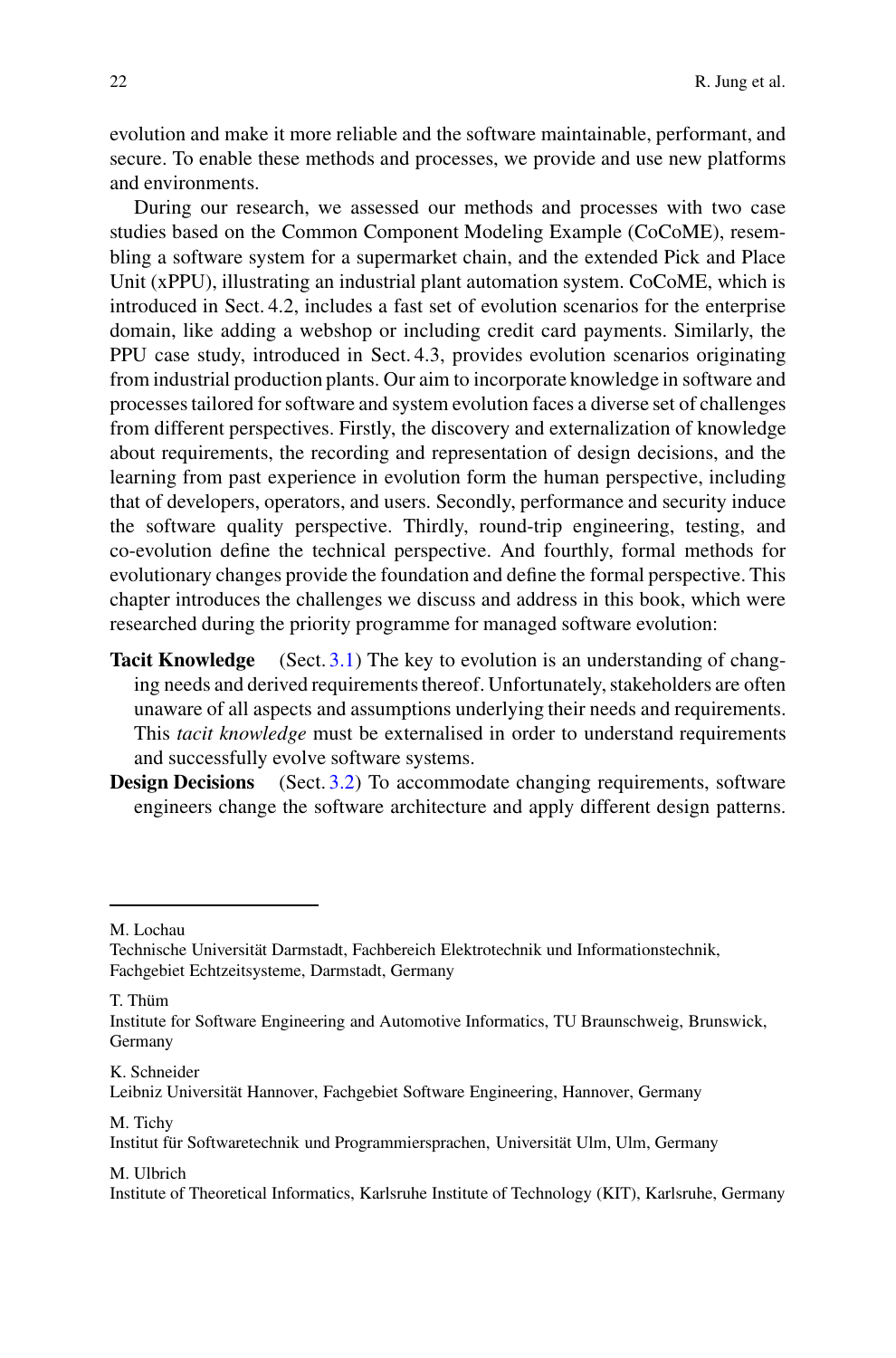<span id="page-2-0"></span>

**Fig. 3.1** Design for future—addressed challenges

These design decisions could conflict with decisions made in previous iterations of the evolution process, eroding the architecture and harming evolvability. Therefore, it is necessary to support the documentation of and access to design decisions.

- **Software Product Line Round-Trip Engineering** (Sect. [3.3\)](#page-6-0) As depicted in Fig. [3.1,](#page-2-0) software evolution is a circular process where introducing changes occurs often. Today, software systems are not only subject to reoccurring changes; they also exist in different variants. This is especially the case in embedded systems. Providing a consistent view on versions and variants of product lines introduces new challenges to software evolution.
- **Maintaining Performance** (Sect. [3.4\)](#page-8-0) Being able to predict and forecast performance is necessary for software systems to ensure a timely execution and control over resources. Feature sets from software product lines can result in large numbers of variants, which cannot be evaluated for performance in a timely manner. Furthermore, runtime measurements address only one version of one variant. Both aspects are central challenges in maintaining performance.
- **Maintaining Security** (Sect. [3.5\)](#page-9-0) Keeping a software system secure is a great challenge by its own. It is affected not only by changing requirements within the software system but also by its changing environment. These changes are covered in non-formal documents. Supporting security experts and developers in deriving formal information from non-formal documents and supporting security evaluation throughout evolution are the challenges we motivate in this section.
- **Learning from Evolution for Evolution** (Sect. [3.6\)](#page-11-0) The previous challenges address certain challenges within the evolution cycle. However, we also need to learn and transfer knowledge from one evolution step to another and from one project to another to grow our knowledge on software evolution and improve our processes and software quality. Therefore, we face the challenges of how to process semantically rich changes in past evolution steps and develop methods to understand and exploit this knowledge.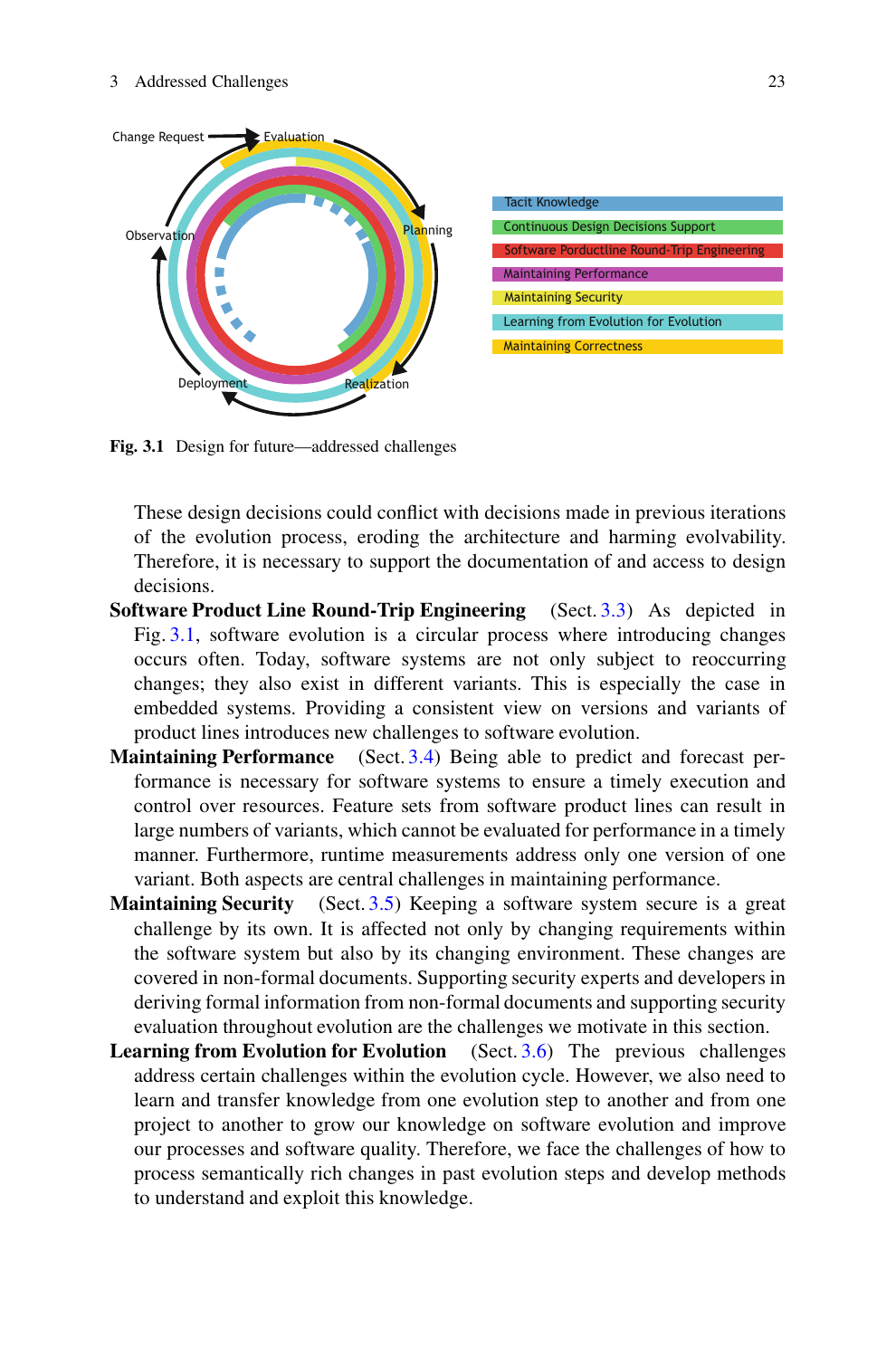**Maintaining Correctness** (Sect. [3.7\)](#page-13-0) Software evolution may erode functionality and cause unwanted behaviour alterations in software. While non-formal processes and methods help to mitigate unwanted changes, they cannot detect and correct them. Therefore, we need formal approaches using models to verify software systems, be able to test them for changes and to know how to distinguish wanted from unwanted changes.

# <span id="page-3-0"></span>**3.1 Tacit Knowledge**

Long-living software systems face challenges during requirements identification and update due to various reasons. First of all, software systems and the requirements that describe their functional behaviour and non-functional performance change over time. The technical development and the availability of new software and hardware components affect and change existing requirements or even make them obsolete. On top of this, a substantial part of the relevant requirements for software systems remains *tacit*. This means that important knowledge carried by requirement analysts, software users, or other stakeholders remains in their minds. In general, *tacit knowledge* can be described as knowledge that is internalised by a person while its active verbalisation, that is the externalisation of this knowledge, is difficult [PS09].

In contrast to the goal of a complete representation of a software system [Dav93], this results in an incomplete set of requirements. As a consequence, the associated software system remains incomplete as well, which is expressed in different facets. First, software systems are exposed to any type of intrusion. They are in particular vulnerable to attacks in case of a lack of security-related requirements. Second, users of a software system are presented with an unsatisfying set of functionalities that does not match their needs.

Stakeholders of a software system, such as the requirements analyst or the software user, might not be aware of an urgent demand for action or of the associated knowledge that would help to understand a situation in question. Thus, they are unable to verbalise those tacit requirements. This is the reason why an automatic identification and extraction of this tacit knowledge represents an important source of knowledge for the development of long-living and continuously evolving systems.

We envision that tacit knowledge is particularly exposed to being automatically captured, processed, and externalised during the *design time* and *runtime* of a software system: On the one hand, during the design time of a software system, requirements are elicited and described using natural language. In doing so, the use of certain words might indicate implications for the functionality that they describe. For instance, the way a functional requirement is described can pose requirements towards non-functional aspects. On the other hand, during the runtime of a software system, users unconsciously provide insights into the way they interact with the system. Ignoring certain functionalities of a software system or repetitively applying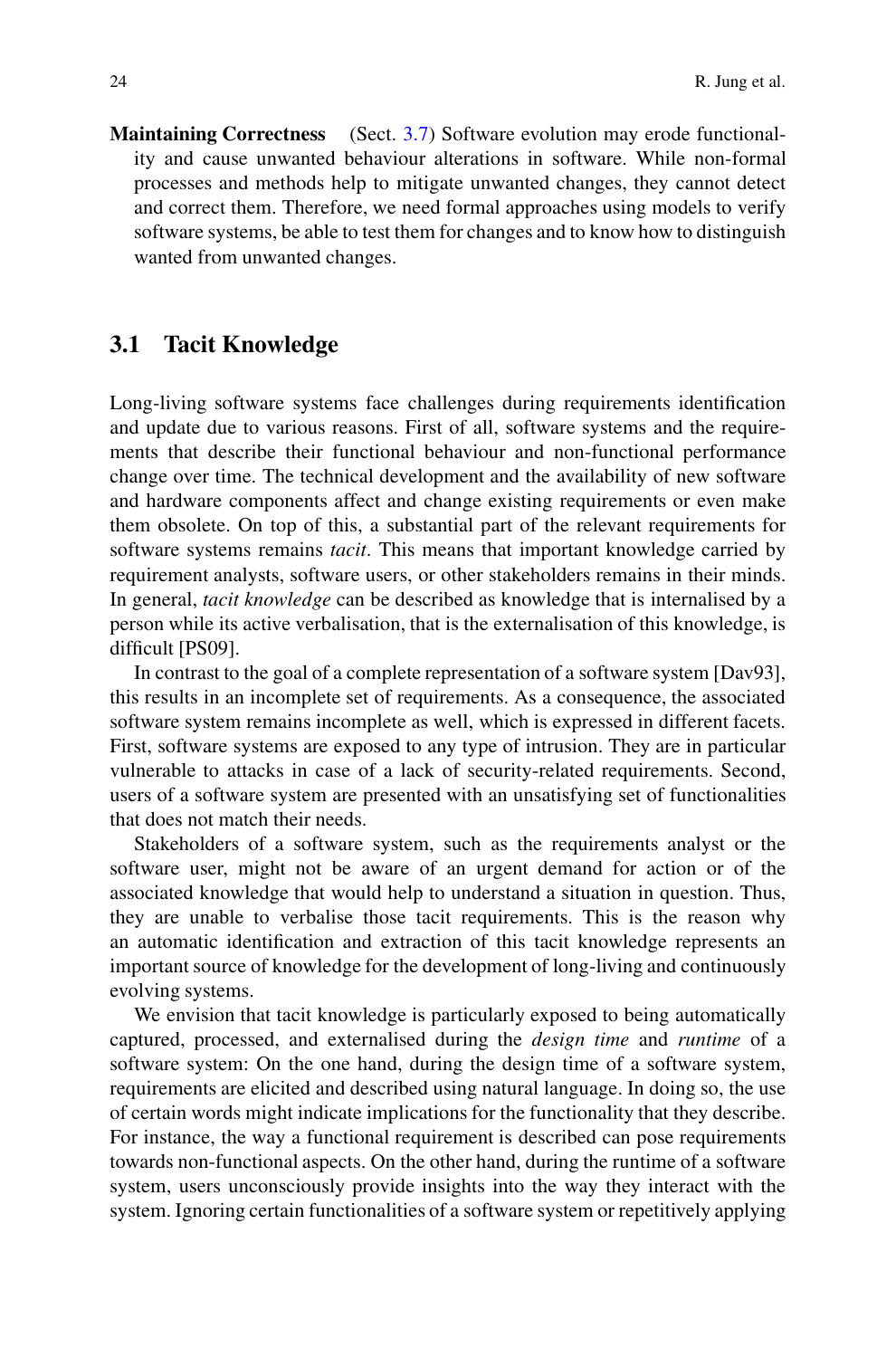the same usage patterns might hint towards a particular functional requirement that the developers or requirement analysts were previously not aware of.

We want to focus on *tacit knowledge* as an instance of knowledge that is preserved in a software system or its underlying design. Describing tacit knowledge and its building blocks requires defined models. This demand is manifested in one of the SPP1593 themes by calling out for customised meta-models that enable the ongoing development of software systems. We strive for a basic representation of tacit knowledge in the form of ontologies and taxonomies, which can be utilised to detect and describe tacit knowledge. Furthermore, tacit knowledge naturally emerges in an unstructured format produced by heterogeneous instances and actors. Its building blocks remain incomplete and potentially irrelevant, only until they are mapped with existing requirements that relate to the same entity. Addressing the extraction of tacit knowledge requires a platform that can be deployed in a continuously changing environment to visualise building blocks of tacit knowledge. This is one of the SPP1593 themes, that is establishing platforms and environments that enable access to design- and runtime information when it is needed.

By extracting tacit knowledge from both design- and runtime observations, we aim for the following goals. First, we want to enable the creation of software releases that match the requirements of both customers and users and their expectations. Second, we intend to improve and maintain the quality of development for longliving systems through the co-evolution of adequate non-functional mitigation activities. Third, we aim for increasing the software system's usability and an adaption towards the needs of users.

Understanding tacit knowledge poses challenges in their identification due to multiple reasons. First, we expect different kinds of tacit knowledge that can potentially arise during software evolution. Second, the availability of various sources of tacit knowledge plays an important role. Eventually, when it comes to the extraction of tacit knowledge, we see challenges in reducing the mismatch between developers' and security experts' mental model, as well as reducing the mismatch between developers' and users' mental model. Aside from the identification and extraction of tacit knowledge, we face challenges in working with tacit knowledge and its explicit counterpart. In particular, the detection of deviations between specified and derived security knowledge or deviations between expected and observed user behaviour demand attention in their analysis. We summarise this collection of challenges under the following two main challenges and address them in Chap. 5.

**Challenge 1** How to identify and extract tacit knowledge to reduce the mismatch between stakeholders' mental models during software evolution?

**Challenge 2** How to detect deviations between explicitly elicited requirements and implicitly derived requirements?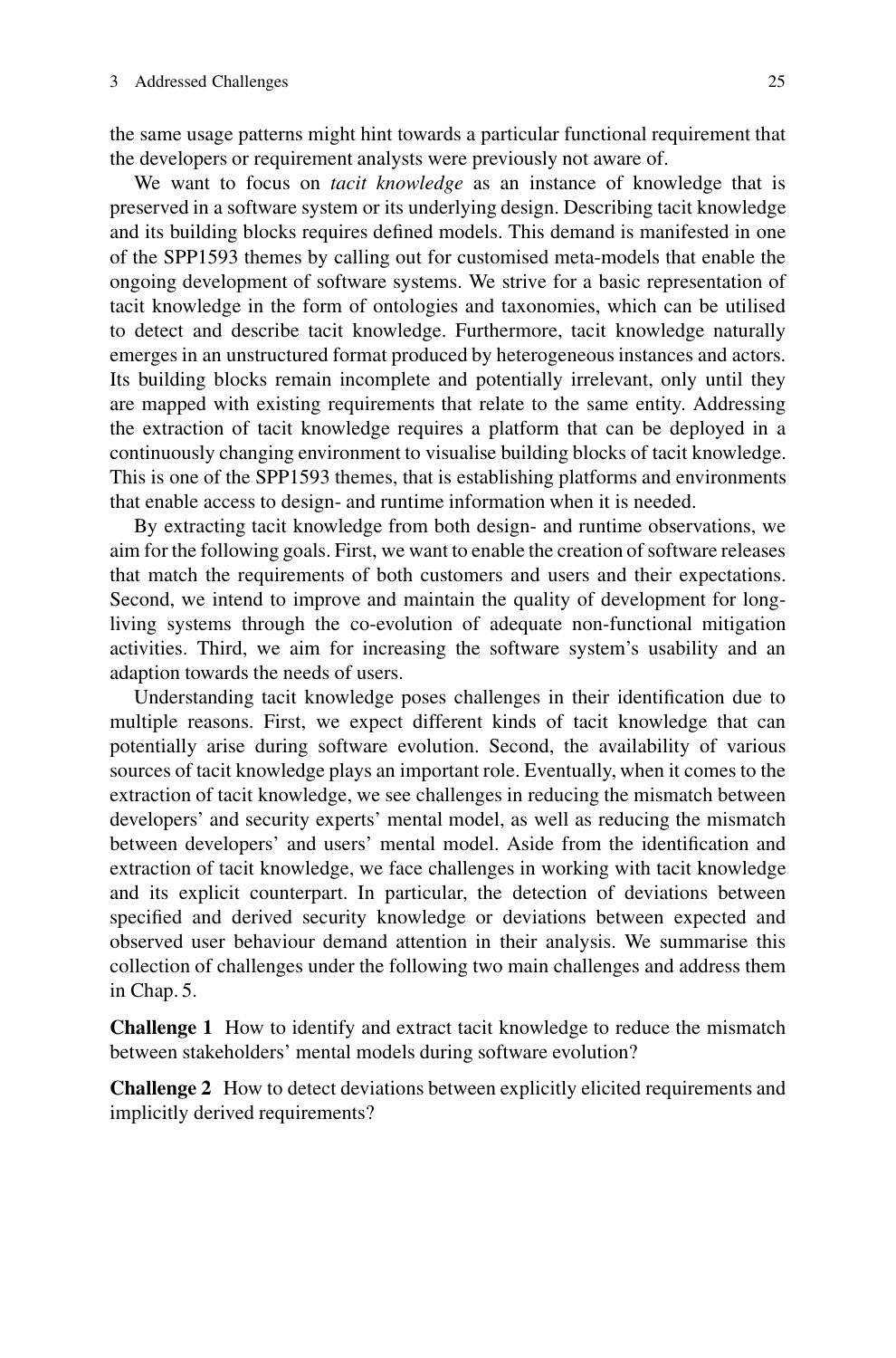### <span id="page-5-0"></span>**3.2 Design Decisions**

Continuous Software Engineering (CSE) is a software engineering process in which developers continuously change the software while keeping it in a releasable state [KB17]. CSE means to develop, release, and learn from software in very short rapid cycles [Bos14]. It incorporates agile practices and involves activities such as continuous integration, delivery, and deployment [SAZ17, Joh+18b]. The emergence of CSE is driven by a growing need for flexibility and rapid adaption in the current software environment [FS17]. Thus, CSE provides many techniques for a continuous change. This can also be exploited for continuous design decision support.

Software developers and architects continuously make design decisions while they develop software. When they evolve software, it is important for them to reflect and build on former decisions. Otherwise, they might make inconsistent decisions and are likely to contribute to the erosion of the software architecture or introduce other quality problems. Reflecting on former decisions is particularly important for long-living software systems where many decisions build on one another. Documenting design decisions is important since many different developers are involved at different times and cannot communicate directly.

Design decisions can be made in either a rational or a naturalistic way. Rational decision-making means that developers weigh alternatives and arguments, whereas naturalistic decision-making means that they reuse past experiences to solve a decision problem [ZCM07]. It is often assumed that decision-making in software design is a deterministic and rational process [Fal+11] since software development is an engineering activity. However, this is not so in practice as, for example, Hesse et al. empirically show that naturalistic decision-making is dominant over rational decision-making in the Firefox open-source project [Hes+16]. In naturalistic decision-making, developers do not consider all alternatives and arguments. This is risky as humans tend to overlook what is missing and are subject to cognitive biases [Raz+16]. Thus, developers might anchor on those solutions that first come to mind, omitting more relevant alternative solutions. If the arguments for the decision are not documented, other developers might not understand the decision or might not be convinced. Thus, support for rational decision-making is important. Rational decision-making requires the management of decision knowledge.

Design decision knowledge is the knowledge about design decisions, the problems they address, solution approaches and their alternatives, their context, and their justifications (also called rationale). Decision knowledge vaporizes quickly; that is, if developers do not document decisions immediately, the design decisions are never documented and thus not available later [JB05]. Decisions are often discussed informally and captured partly and distributed: for example, in code, issue comments [Hes+16], commit messages, pull requests [Bru+14], chat messages [Alk+17a, Alk+17b], wikis, and emails; this knowledge is difficult to access later. Thus, developers need support to capture decision knowledge or evolve it from naturalistic decisions and to access it efficiently.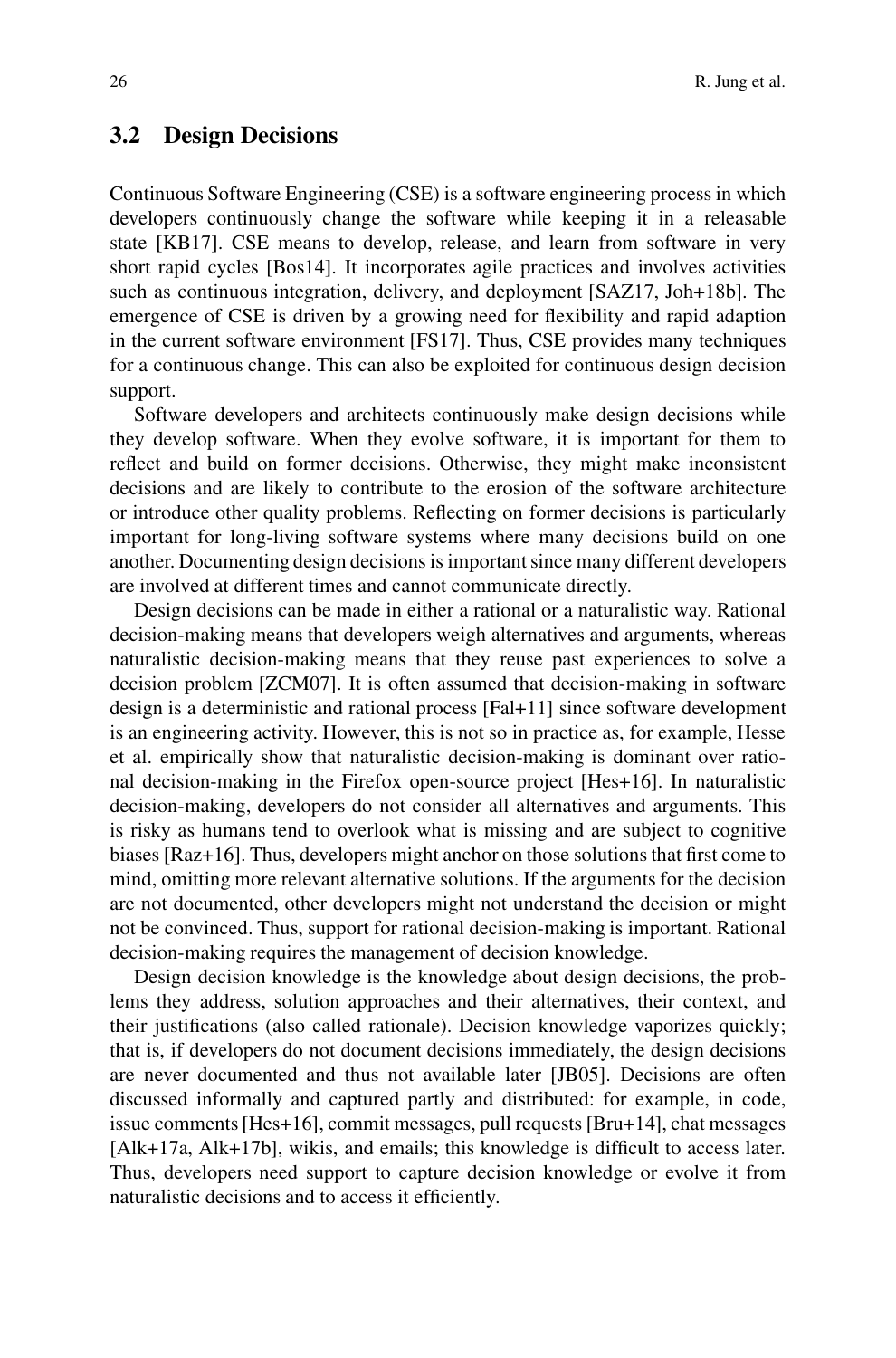#### 3 Addressed Challenges 27

Our long-term vision is an *on-demand decision documentation* as part of the *on-demand developer documentation* suggested by Robillard et al. [Rob+17]. We envision that developers continuously capture and reflect decision knowledge during CSE. Benefits of a continuous capture and reflection on decision knowledge are an improved decision-making process through explicit criteria, the prevention of knowledge vaporization, and consistent future changes.

Our goal is to support developers in this continuous capture and reflection, in particular by performing rational decision-making. The following three developer tasks should be lightweight, that is they should require as little effort as possible: *rational decision-making*, *documentation of decision knowledge*, and its *exploitation*.

There are two major challenges for this support: intrusiveness and inconsistency. It is a challenge to minimize the intrusiveness of a continuous design decision support and to document and maintain decision knowledge consistent with the other artefacts and with former decision knowledge. We summarise and express these challenges under the following two paragraphs and provide solutions in Chap. 6.

**Challenge 3** How to integrate rational design decision-making, documentation, and exploitation in software engineering practices? Tool support to manage decision knowledge can be characterized by its intrusiveness in the software development process [Dut+06]. Tools that fit into the development context are less *intrusive* and will more likely be used [KCD09]. Such tools do not require additional effort (e.g. for installing or starting a separate tool) and are thus also lightweight. Rational decision-making, documentation of decision knowledge, and its exploitation should be non-intrusive in the context of the CSE process.

**Challenge 4** How to ensure consistency between decision knowledge and artefacts? Consistency means that design decisions are documented and linked to and realized in the artefacts they relate to. To exploit decision knowledge, it is important that the design decisions are *consistent* with former design decisions and with the artefacts, for example with the requirements, architectural software design, and code.

### <span id="page-6-0"></span>**3.3 Software Product Line Round-Trip Engineering**

Modern software systems tend to become more and more long living and, therefore, have undergone continuous evolution to ever new versions in order to meet constantly changing requirements. For instance, the initial version of the PPU case study only comprises a stack with multiple slides for sorting different work pieces according to their types, as well as a crane and a stamp. Later on, the PPU undergoes several evolution scenarios in order to adapt to changing requirements and platforms (e.g. the ramp is later replaced by a standard ramp to support application scenarios without sorting). As a consequence, all PPU (software) artefacts (potentially) affected by those changes have to be adapted to support the new versions.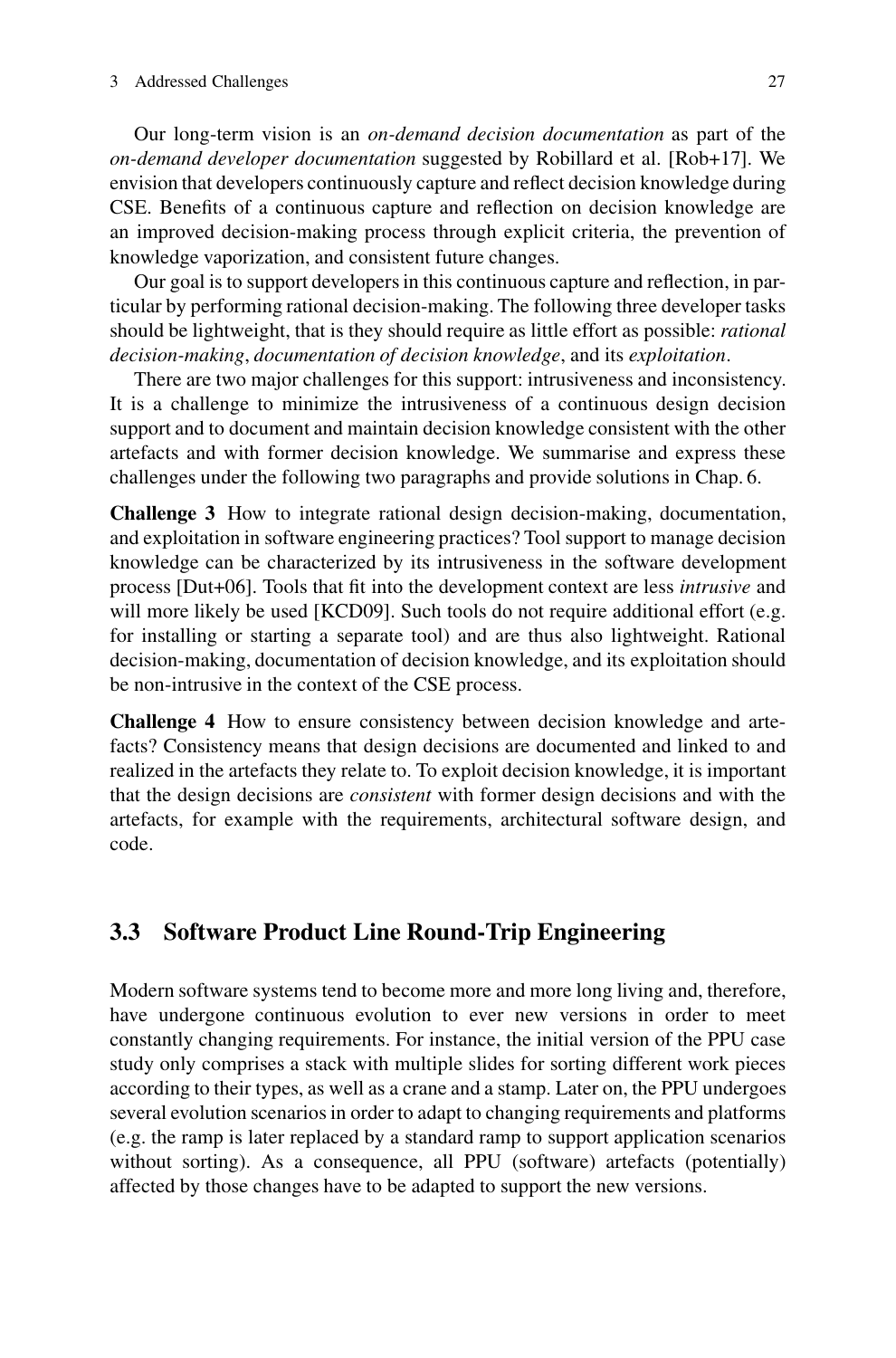In addition, modern software systems are highly configurable, thus comprising many different variants being custom-tailored to specific needs. For instance, the modular architecture of the PPU supports many different variants in order to adapt to different environments, platforms, and customers' requirements. Such a collection of similar yet well-distinguished variants of the same core product is frequently called a product family. Software product line engineering (SPLE) is an established methodology for handling the additional complexity caused by the increasing variability of modern (software) systems by means of variabilityaware engineering and quality-assurance techniques. To this end, SPLE aims at systematically exploiting knowledge about commonality and variability among all kinds of engineering artefacts (e.g. design and test models, implementation code, and test cases) in a family of similar products.

Finally, modern software systems are, in most cases, an integral part of larger socio-technical systems, thus requiring accurate quality assurance to reduce the risk of fatal errors. Model-based testing is a widely used black-box testing technique for automated quality assurance, where a test model serves as a behavioural specification of the expected behaviour of the (potentially inaccessible) implementation code to be tested. For instance, the PPU behaviour is specified using statechart models, which can be used to automatically derive test cases covering a predefined set of test goals for systematically investigating the different runs of the PPU.

Although very promising concepts and tools exist in recent research for tackling all those three kinds of engineering challenges separately, a comprehensive approach integrating the different solutions into one conceptual framework is still an open issue. In particular, a corresponding round-trip engineering methodology has ensured an effective and efficient quality assurance of evolving, variant-rich software systems in a systematic and consistency-preserving way. To this end, a structured process for artefact co-evolution is required for all possible kinds of evolution scenarios of engineering- and quality-assurance artefacts involved.

Our vision is to define a comprehensive methodology for round-trip engineering and model-based testing of evolving, variant-rich software systems. To realize this vision, we first have to extract and integrate variant/version information in an automated way from evolving model-based product-line engineering and qualityassurance artefacts. Based on this additional information, we pursue to define criteria for detecting and avoiding inconsistencies between those different design-, implementation- and quality-analysis artefacts.

To achieve our goals, we have to address several challenges with respect to the three guiding themes of the SPP, namely *Knowledge Carrying Software*, *Methods and Processes*, and *Platforms and Environments for Evolution*. In particular, we address two essential challenges.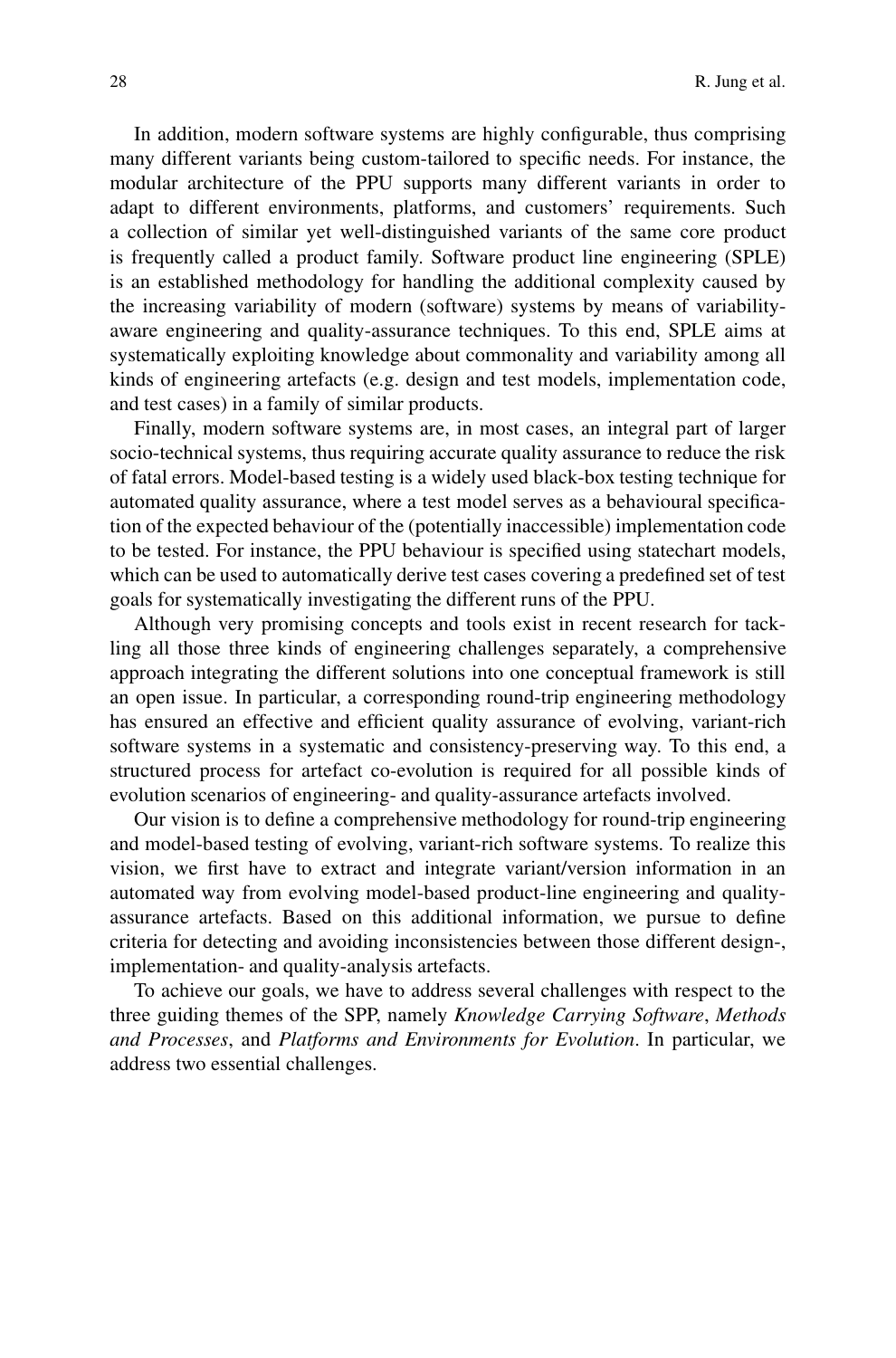**Challenge 5** How to automatically extract and integrate variant/version information in model-based SPL engineering and quality assurance?

**Challenge 6** How to avoid inconsistencies in different design-, implementationand quality-analysis artefacts?

By addressing these research questions, we contribute to the different guiding themes of the SPP in various ways.

#### <span id="page-8-0"></span>**3.4 Maintaining Performance**

Performance is a key quality characteristic of software systems, describing its properties with respect to timeliness and resource usage. Typical performance measures include response times and throughput of a software system. Insufficient performance has a negative impact on the service quality of software systems, which in turn affect key business indicators such as revenue. Performance issues in enterprise applications and web services can limit employee productivity and cause customers to switch to other services. In production systems, insufficient performance can limit production output and may reduce the quality of products, harm employees, and damage facilities and products. Therefore, performance needs to be addressed throughout the entire software life cycle from development to operations via suitable performance analysis methods, techniques, and tools.

Researchers have developed a wide range of performance analysis methods in the past, which allow to assess single versions and variants of a software product. However, today's software is often highly configurable and evolves frequently. Different *versions* replace each other over time, while multiple *variants* co-exist at the same time. Especially in the context of product lines, which play an important role in production systems and handheld devices, variants can be numerous as all potential feature combinations must be evaluated separately. For example, different variants of the Pick-and-Place Unit (PPU) can be configured by choosing from the defined relationship of mandatory, optional, and alternative features, such as alternative cranes and stamps, as well as a set of supported workpieces. Furthermore, modern software is often developed with agile development methods and processes that create new versions for every feature, resulting in a high frequency of changes. For example, Common Component Modeling Example (CoCoME) includes a definition of design and runtime evolution scenarios such as the addition of new features or platform migrations based on changing requirements and runtime reconfigurations. Therefore, the number of versions and variants, as well as the different and evolving types of artefacts (models, code, measurements, etc.) pose challenges on performance analysis strategies.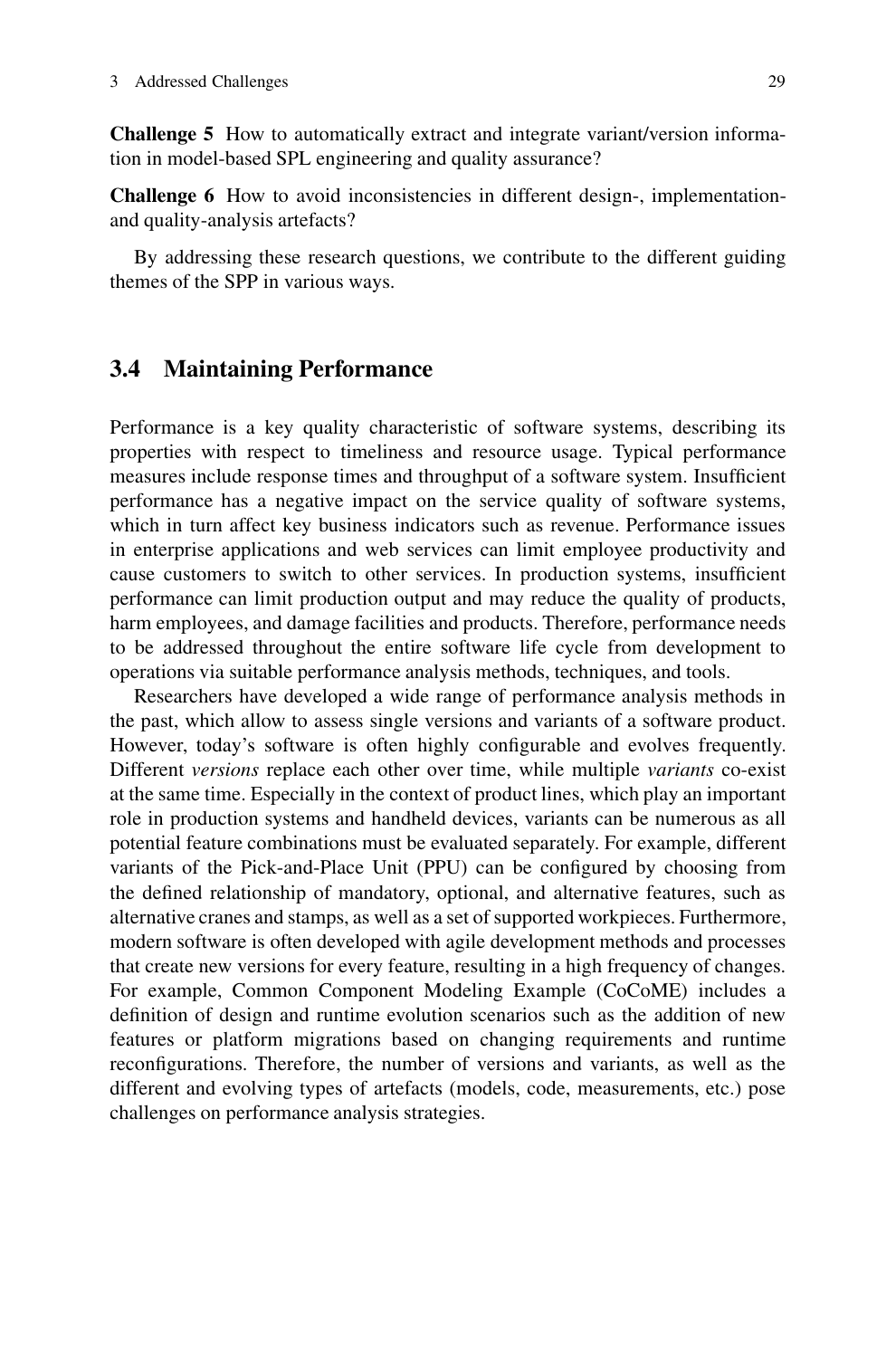Our vision is to address the performance of variants and versions in an efficient way throughout the software life cycle. This supports software engineers and administrators as they can predict software performance at design time and evaluate it at runtime.

Performance is influenced by design, configuration, implementation and deployment. Therefore, performance analysis must be part of the design process. At runtime, the effects of these influence factors become apparent and allow to further understand their performance impact. We envision to use knowledge derived from runtime observations to enrich and improve performance assessments.

Performance evaluation of potential variants is excessively time consuming, for example the PPU feature tree allows for X variants, which limits the ability to apply performance prediction approaches. However, performance is a key element also in software product lines. Our vision is to reduce the necessary effort through a smart selection of variants, modularization, reuse and knowledge gained during runtime of previous versions of the variants.

Our goal is to provide continuous support for addressing performance concerns for versions and variants via respective performance analysis strategies. They must be able to provide answers to performance questions by engineers in a timely manner.

Variants can comprise minor deviation from each other or result in very different software systems. Each difference in the architecture can influence the performance of a component, as the communication changes between components. Unfortunately, to test and evaluate every potential variant is time consuming and impede development due to long evaluation cycles. In Chap. 8, we want to address this challenge.

**Challenge 7** How to efficiently analyse the performance of all variants of a software system?

While variants are different software assemblies that exist in parallel, versions reflect differences over time as the software evolves. During the evolution, engineers need to address performance either due to current performance issues that they have to solve or in order to fulfil performance requirements in the future. This leads us to the challenge.

**Challenge 8** How to exploit evolving artefacts for the performance analyses of software throughout its life cycle?

# <span id="page-9-0"></span>**3.5 Maintaining Security**

The security of software systems is a highly important quality aspect. This is motivated by the fact that today an increasing amount of personal data are handled by software. A vast amount of people not affiliated with security or inner workings of information technology (IT) is trusting that the data are processed securely.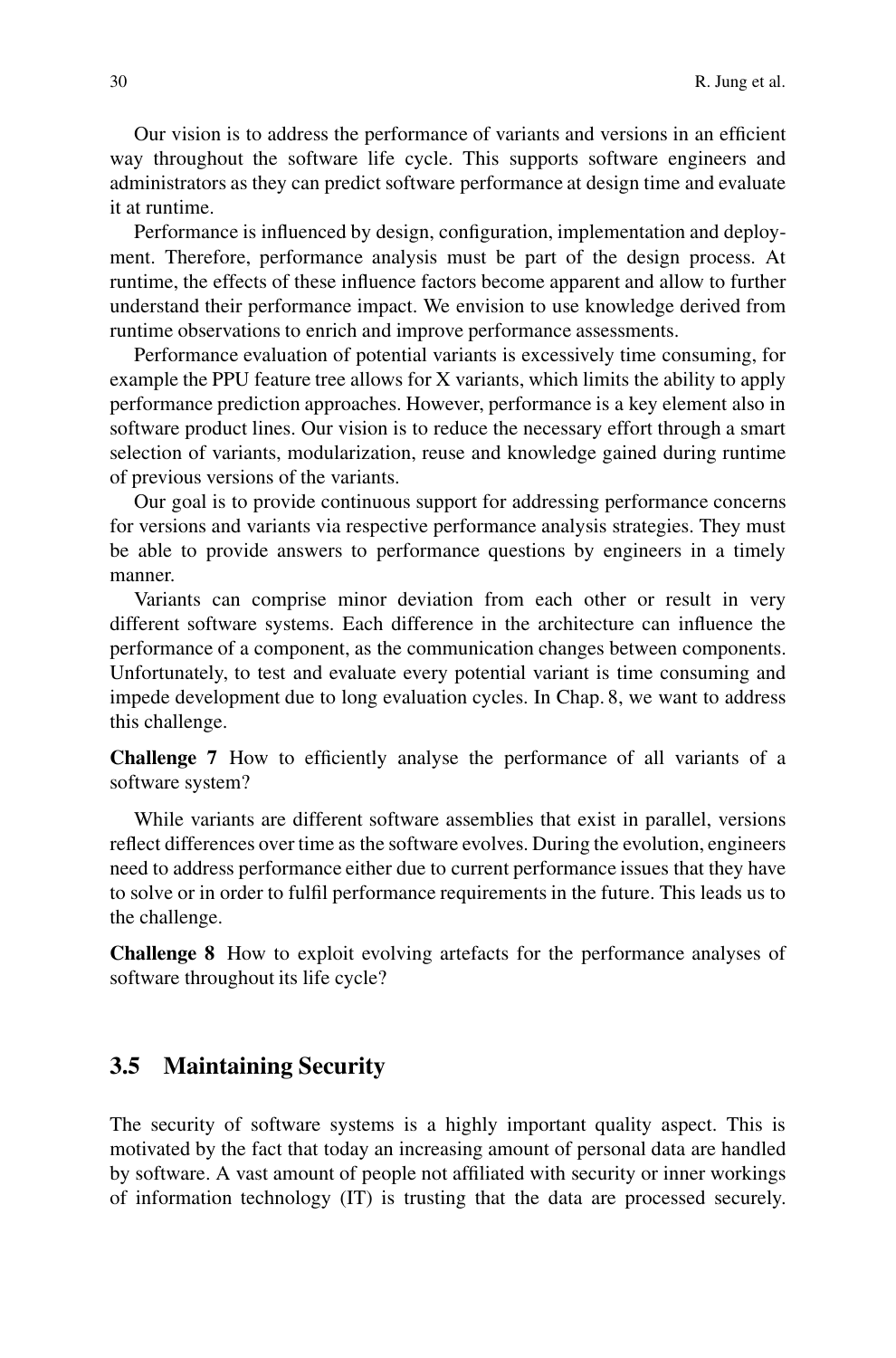In detail, in many cases this means compliance with the most common security requirements like integrity, authenticity, availability, and privacy.

Moreover, an increasing amount of systems exist that tend to collect data of a whole human life span and/or collect data throughout the day. For example, cloud storage services like Dropbox can store not only a theoretically unlimited amount of data but also an unlimited amount of revisions. Social networks like Facebook are able to record a whole life. Smartphones or smartwatches are with us the whole day and continuously mine data through quite a few sensors and also pre-analyse data like determine a person's position by combining GPS data, names of available Wi-Fi spots, and assigned IP addresses.

On top of that, a growing number of information processing, mostly Internetconnected systems, is pervading our daily lives, like most *smart* or *IoT* devices, such as smart light bulbs, smart light switches, or simply smart speakers/assistants like Google Home or Amazon Echo. There are hardly any instances where these systems do not rely on servers or services that are Internet based. In a world of interconnected systems, your system is also connected to an unpredictable number of attackers.

There actually is a big number of systems that were developed or deployed a long time ago, and there will be even more in the future. As a result, data that pervades all of our lives is in the hands of an opaque mesh of systems connected through the Internet. And even if one person wants to avoid her data being stored in such services, it is a desperate situation when her friends store, for example, photos or other personal data in their cloud services.

Today we must experience that current systems fail to keep their promise. Hacks, vulnerabilities, and data breaches had already happened in a magnitude that has never been seen before. Examples are Heartbleed (OpenSSL), Krack (WPA2), 68 million password hack (Dropbox), PlayStation network hack (77 million customer data), and the CPU bugs leading to the Spectre/Meltdown attacks that affect nearly every processor in end-user systems rolled out since 1995.

The vision is to incorporate security relevant knowledge accompanying the ordinary system design. Ordinary system development runs through different levels of abstractions, and so there are possibilities for wrong decisions at early development stages. Especially caused by the fact that most systems tend to be interconnected and new attacks come up rapidly, not only system development should be accompanied in early stages like design decisions but also the system's context needs to be touched, like current security knowledge and knowledge about attacks and mitigations.

To achieve this goal, knowledge needs to be gathered (semi-)automatically. The knowledge must include new attacks (or new attack vectors), mitigations, precautions, and best practices relevant for a given system and domain. Even when a *secure system design* has been obtained, the runtime behaviour of the system is also important. On the one hand, there is a number of security requirements that cannot be checked fully at design time, at least when they rely on runtime data, for example consider a deployment context or access-control-related user data. On the other hand, as argued before, there might be a high risk that a system with an initially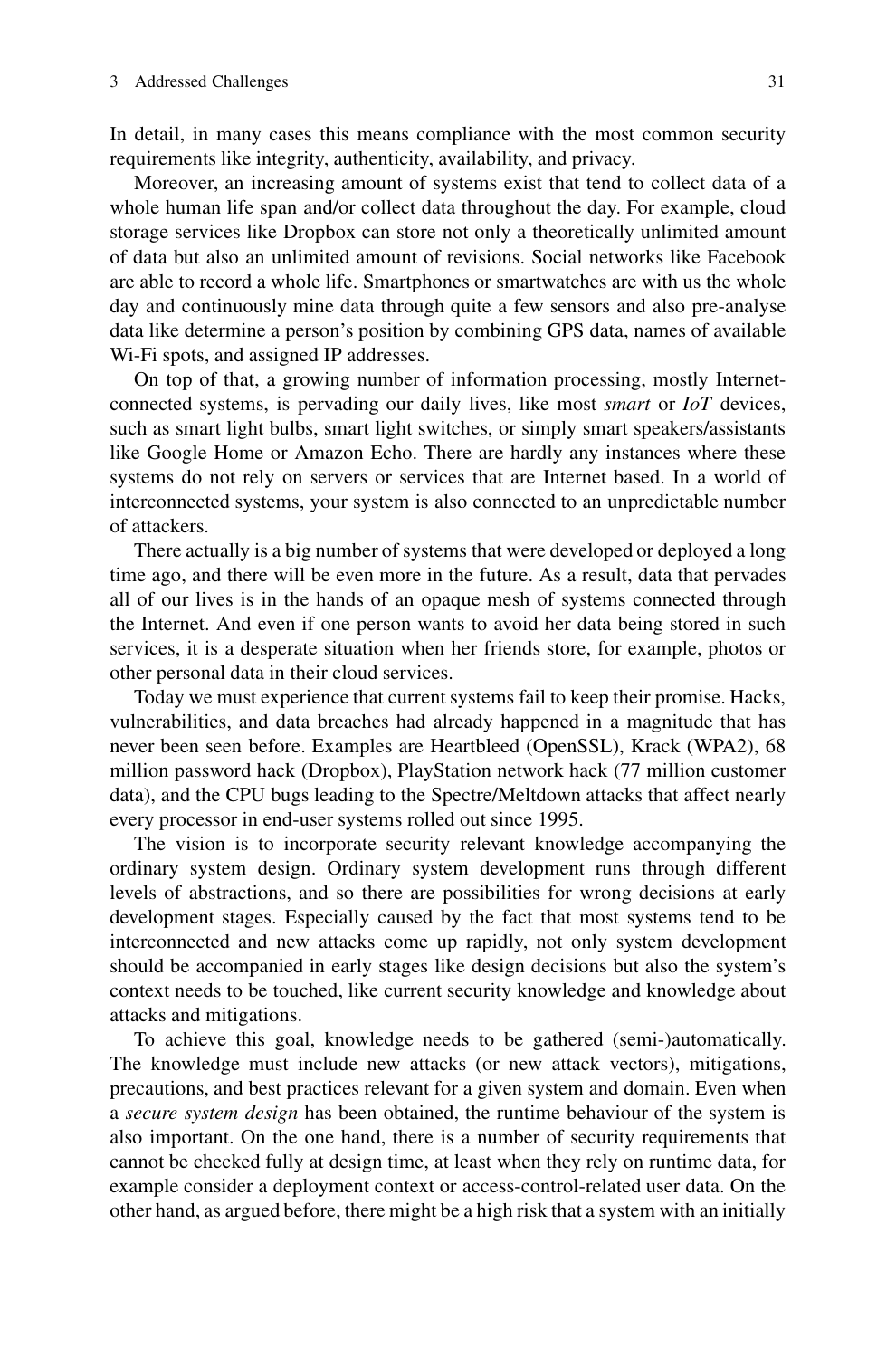secure design is attacked during runtime using an unforeseen attack. In this case, one might want to detect this via anomaly detection techniques. At least, one might want to react at runtime by adapting a system. To reach this goal, continuous monitoring of the system seems inevitable. The result shall be detection of unwanted behaviour regarding the security design and also adapting the system to mitigate threats.

**Challenge 9** How can security knowledge, available via diverse non-formal sources, be incorporated and utilized for a long-living system design?

**Challenge 10** How can developers and security experts be supported to react to context evolution, which may compromise the system's security design or compromise the system at runtime?

# <span id="page-11-0"></span>**3.6 Learning from Evolution for Evolution**

Learning is the process of changing one's behaviour through knowledge acquisition. New knowledge is generated during both the *design and construction phase* and the *operation phase* of a long-living software system. Making this knowledge accessible in *Knowledge Carrying Software* is one of the guiding themes of the priority programme. Knowledge can be learned and applied through the whole evolution cycle. But much knowledge is either implicit and never documented or missing completely.

There are multiple reasons for this; for example, tight time and cost restrictions can prevent software engineers from creating documentation in the first place. Bad requirements engineering practices can also lead to this outcome. Furthermore, creating formal documentation, for example in the form of models, is a complex task that might be perceived as tedious and cumbersome. Creating this kind of formal documentation also requires a high level of expertise. Documentation might also be wrong or become out of date. Oftentimes tests are also used to ensure correctness of software and to document it, but for practical reasons tests cannot cover the entire behaviour of a system. Thus, knowledge is often not documented and scarcely available.

Missing knowledge about the system and its environment greatly hampers the evolution of long-living software systems. Reasons for this are that detailed knowledge of a software system is an essential prerequisite for an effective software evolution and for ensuring the correctness of a software system.

Our vision is to semi-automate the learning of knowledge and its application for the evolution of model-based long-living software systems. We can then use this knowledge to support software engineers who would not otherwise have access to this knowledge. This support comes in the form of ensuring correctness and recommendations about future evolutions, as well as assessing the effort required for changes. For this we need to identify evolutions in the past and present, assess their impact on the systems, and use the gained knowledge to derive future evolutions, for the same system or different systems. Our automatically extracted knowledge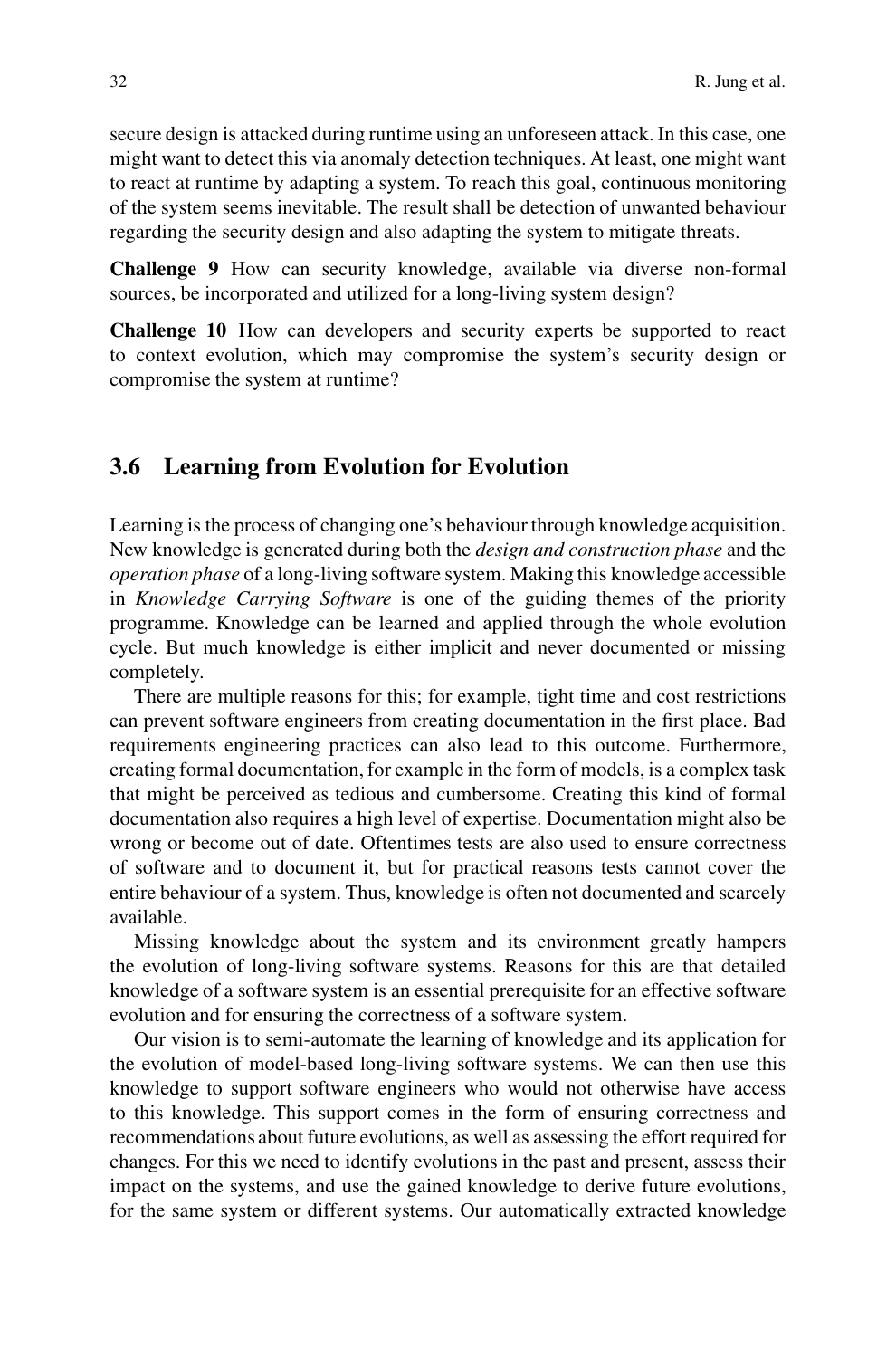will enable the development off *Knowledge Carrying Software*. This extracted knowledge can be about past evolutions or about the current behaviour of the system, for example in the form of automatically learned behavioural models. Our results will be implemented in software tools that can be used as *Platforms and Environments* for evolution. One example is the SiLift tool (cf. Sect. 10.1.1) for identifying historical evolution steps, which is the foundation for other software tools in this chapter.

Our goal is to automatically create knowledge about a system or its past evolutions. This knowledge shall then be used to support future evolutions of that system or similar systems. Knowledge about past evolutions is contained in artefacts stored in software repositories. These past evolutions need to be extracted and then processed so that the engineer can readily use this knowledge. Similarly, knowledge about the current system might be derived from the actual running system, for example to create models about a system's functional or non-functional behaviour. The derived knowledge shall then be utilized by recommending, selecting, or deriving evolutions of the system or similar systems such that those systems correctly realize changed functional requirements or improve their non-functional behaviour due to the evolution.

Realizing those goals poses several challenges. We group these challenges into those concerning the analysis of *past* and *future* evolutions.

**Challenge 11** How to identify and process semantically rich changes from past software evolutions?

*Past* changes in model-based systems come in the form of models under version control (e.g. git). These models and their versions can be numerous and describe the system under different viewpoints. However, simple graph differences on the abstract syntax level are too fine-grained and lack the semantics of changes on higher level representations. Consequently, the first challenge is to identify past software evolutions by computing and grouping the corresponding model differences and give those evolutions semantics on the modelling language level.

Those semantically rich software evolutions can then be used to drive future software evolutions—leading us to the second challenge.

**Challenge 12** How to exploit past software evolutions to improve future software evolutions?

This second challenge has multiple variants. One variant is related to the coevolution of different viewpoint models of the system. Here, a system can exploit past evolutions to recommend co-evolutions of viewpoints if a user changes a single viewpoint.

Another variant is to use knowledge about past evolutions to establish a knowledge-carrying network. This network could exchange experiences of past evolutions between similar systems characterized by their behaviour and context and use this knowledge to support the engineer in evolving systems. A final variant addresses maintainability of long-living systems. Here, knowledge about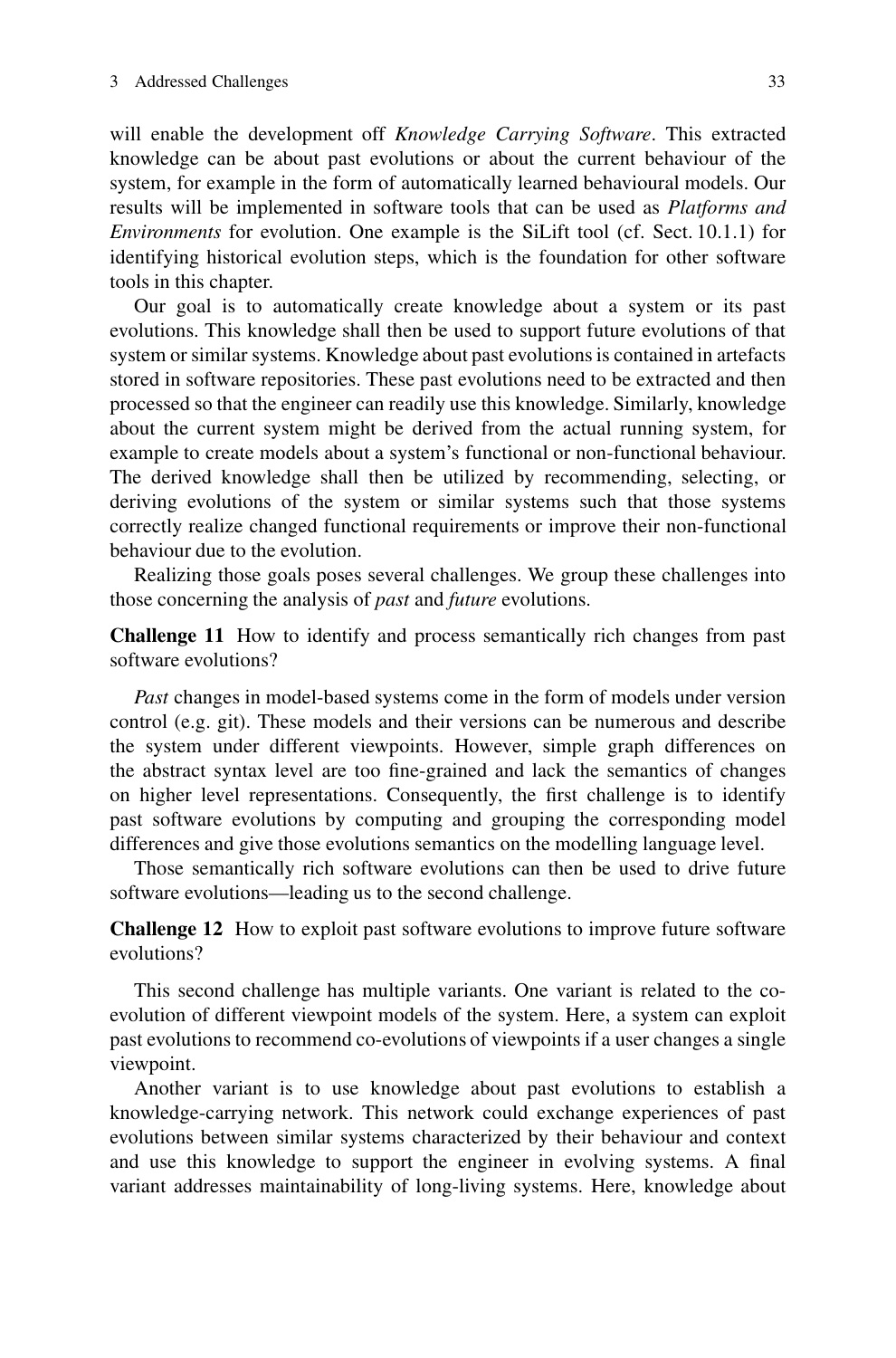past evolutions could be used to estimate the maintainability of information systems and automated production systems.

### <span id="page-13-0"></span>**3.7 Maintaining Correctness**

Evolution is usually driven by the need to change a particular part of the system, for example in order to repair a malfunction or to add or improve features. The challenge is to ensure that other aspects of the system that are not targeted by the change are not modified. Unfortunately, system evolution might invalidate properties a system had achieved before and is a threat to the system's safety, security, performance, maintainability, and other system properties. In particular, evolution may threaten the trust that an earlier version of the system has gained in earlier testing phases or by formal verification. Also, if a system has run flawlessly for a decade, this generates some amount of (informal) trust in the correctness of the system.

The goal of *formal verification* within the context of software evolution is to prove that system properties are not lost due to introduced changes. The properties to be maintained can either be formulated explicitly as formal specification (or modelling) artefacts, or they can be present implicitly in form of the code that drives the existing system.

Knowledge about the system is present both in specification artefacts and in the code of the program run on the system. If formal verification is able to prove that a new revision also has these explicit or implicit properties in the code, then verification serves as a preservation means for the trust into systems - and management of knowledge. The task for the formal analysis of a system evolution step can be partitioned into two disjoint sub tasks:

1. *Analysis of system aspects that are intended to be retained.*

This analysis is used to establish that defined parts of the system behave as before the change in defined cases. It transfers all properties of the retained part of the system behaviour onto the new revision without requiring to explicitly state them. 2. *Analysis of system aspects that are intended to be changed.*

Almost every evolution step (if it is not a pure software refactoring) contains an intentional change for some part of the observable behaviour. The above analysis does not help in this case; we cannot (solely) rely on the old revision as specification for the intended behaviour after the evolution step, but we need to specify the intended properties of the system explicitly.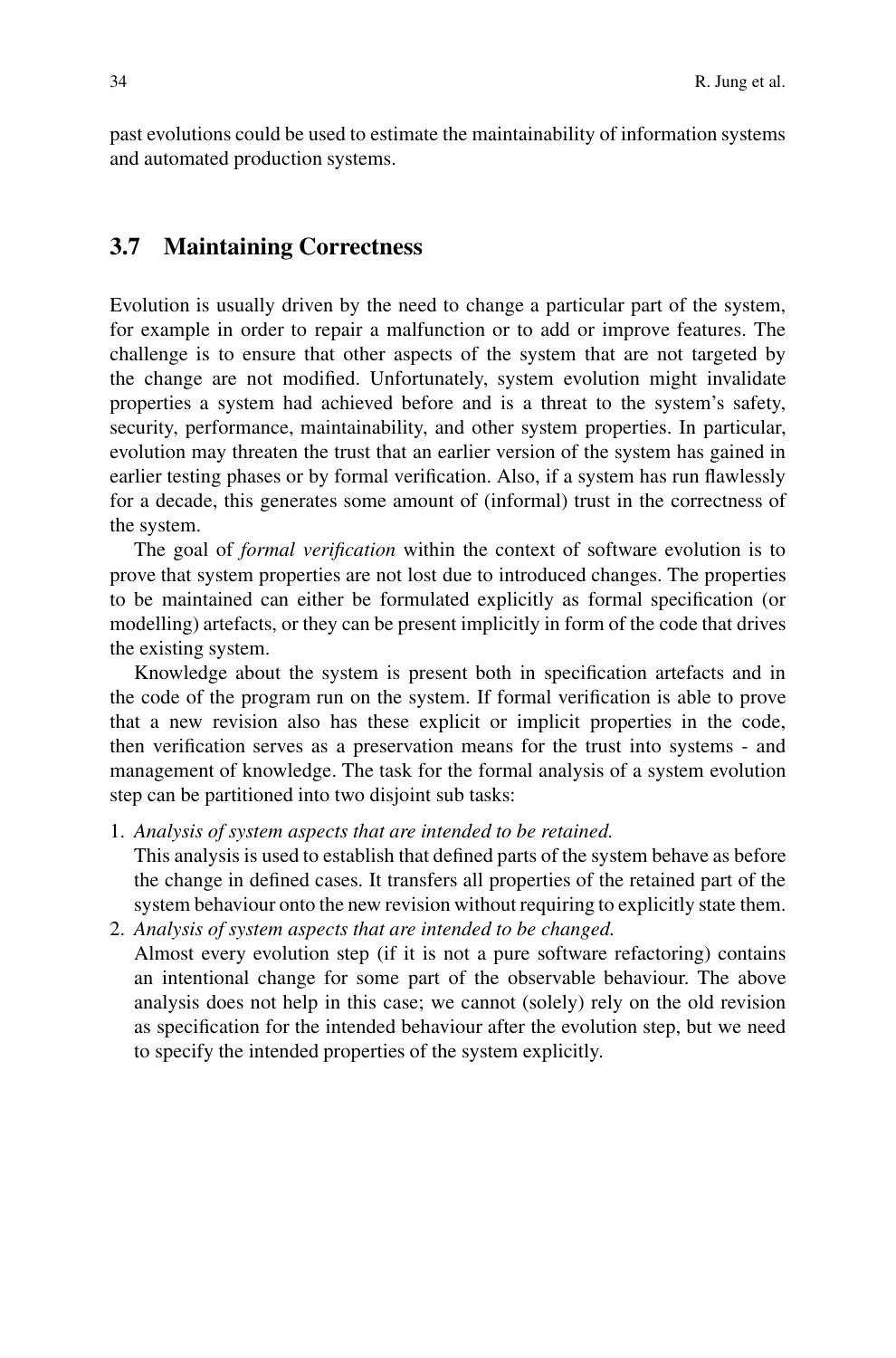#### 3 Addressed Challenges 35

Both aspects of formal verification for evolving systems are challenging in themselves, and it is interesting to observe how they can accompany an evolutionary process spanning over evolutionary steps.

It is important to observe that for the analysis of automated production systems, these cannot be reduced to their software alone—instead, it is imperative that models of the contextual hardware are taken into consideration as well: Interdisciplinary modelling is important to make the context and environment part of the verified system. In Chap. 11, we focus on the preservation of safety properties throughout the evolution of automated production systems. Similar techniques for proving the preservation of properties are in principle also thinkable for security, performance, or other properties—but have not been investigated within this programme. The aspects of embedding formal evolution analyses into a user-friendly development process is outlined in Sect. 10.2.

We envision a software evolution process that is naturally and fully accompanied by (automatic) formal verification steps, thus guaranteeing that desired system properties are always maintained during evolution. The engineers responsible for designing and implementing an evolution step will be provided with expressive and usable specification languages with which they can specify which parts of the systems should remain untouched and which parts should expose a different behaviour. These specification techniques allow the engineer to specify desired behaviour both incrementally (as differences to behaviour of the earlier version) and interdisciplinary (concerning not only the software but also the context and the hardware). While a formal verification is the more far-reaching goal, the obtained specification artefacts can also serve as oracles for testing as a more conventional technique of verification.

To realise this vision, appropriate specification languages and techniques and according verification techniques are required that enable the application of formal verification within the evolutionary process. The first goal is therefore to provide the right specification and verification techniques for a formal verification for evolution. The specification techniques must allow for a multi-disciplinary approach going beyond the software and comprising also the hardware and must take special needs of the applications into account. They must also operate incrementally. The corresponding automatic verification techniques must be powerful enough to discharge typical verification conditions within reasonable time and fully automatically.

The two research questions for this research field arise naturally from the partitioning of the analysis tasks described earlier in this section. They correspond to the duality of the nature of an evolution step requiring that some chosen system properties are retained while others may change (in a chosen fashion).